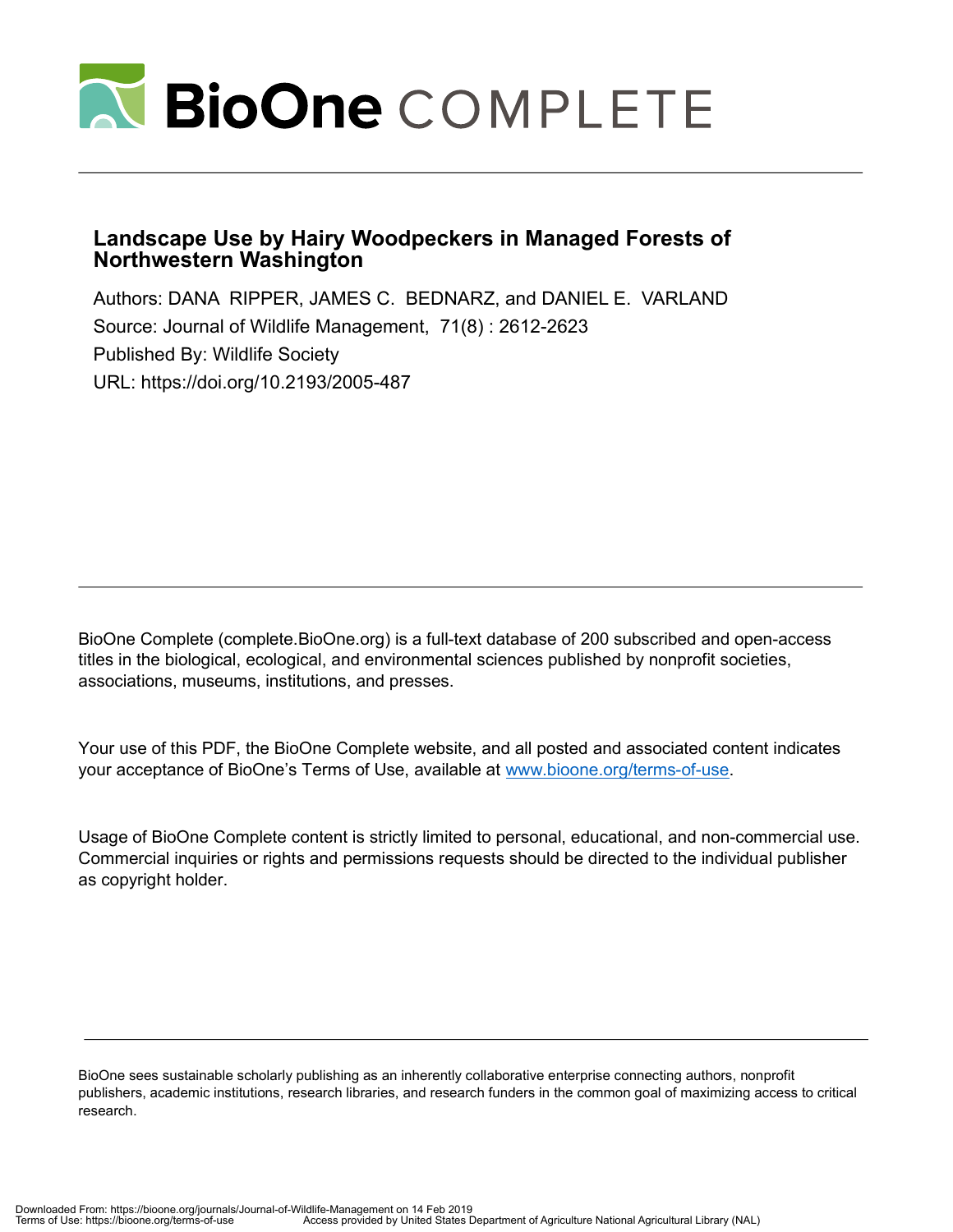# Landscape Use by Hairy Woodpeckers in Managed Forests of Northwestern Washington

DANA RIPPER,<sup>1,2</sup> Department of Biological Sciences, Arkansas State University, P.O. Box 599, Jonesboro, AR 72467, USA JAMES C. BEDNARZ, Department of Biological Sciences, Arkansas State University, P.O. Box 599, Jonesboro, AR 72467, USA DANIEL E. VARLAND, Rayonier Inc., 3033 Ingram Street, Hoquiam, WA 98550, USA

ABSTRACT The hairy woodpecker (Picoides villosus) is a keystone species in forest ecosystems of Washington, USA, providing nesting and roosting cavities for many species of wildlife. Therefore, management practices that promote healthy populations of this bird will help to conserve cavity-nesting communities as a whole. The objective of this study was to determine patterns in forest type and landscape use by hairy woodpeckers, and thus, provide landscape-level recommendations to forest managers. We documented the ranging patterns and habitat use of 23 hairy woodpeckers on the Olympic Peninsula using radiotelemetry and a Geographic Information System analysis. Use patterns of stand age, type, and size, as well as distance-from-edge analyses revealed that the hairy woodpecker is a relative generalist in its use of the managed forest landscape. However, certain features, such as older stands with large trees, were used more heavily by nesting pairs. Hairy woodpeckers used 61–80-year forest stands significantly ( $P < 0.05$ ) more than expected relative to their availability within the birds' home ranges. We also documented significant underuse of 6-10-year and 11-20-year stands, whereas the birds used 41-60-year stands, >80-year stands, and clearcuts (,5 yr) equivalent to their availability. We suggest that hairy woodpeckers select older stands with larger, dying trees for foraging, but also use clear-cuts proportionally due to the residual snags, decaying trees, and remnant dead wood available. Higher use  $(P < 0.001)$  by hairy woodpeckers of small forest patches (0-5 ha) and intermediate-sized stands (5-30 ha) than large patches (>30 ha) may be a result of the older, higher-quality habitat available in small stands in the managed forest landscape. We recommend that land managers interested in maintaining healthy managed forest ecosystems with a full complement of cavity-using species in forests of western Washington and northwestern Oregon maintain a landscape mosaic with approximately 45% of the landscape in stands >40 years, and >30% of the landscape in stands >60 years. (JOURNAL OF WILDLIFE MANAGEMENT 71(8):2612–2623; 2007)

DOI: 10.2193/2005-487

KEY WORDS cavity-nesting communities, cavity-species management, Geographic Information System (GIS) analysis, habitat use, hairy woodpecker, home range use, landscape use, managed forests, Picoides villosus.

As primary cavity-excavators, woodpeckers (Picidae) act as keystone species in forest ecosystems by providing nesting and roosting habitat for many other wildlife species (Aubry and Raley 2002, Bednarz et al. 2004). The abundance and diversity of cavity-nesting wildlife is often directly related to the amount of woodpecker activity in an area (Martin et al. 2004). Therefore, effective forest management practices should consider the habitat requirements of woodpeckers to maintain key ecological processes that would benefit many wildlife species.

Woodpecker conservation requires knowledge of their overall habitat requirements, including, but not limited to, nesting habitat. Most studies of woodpeckers, and associated conservation practices seeking to promote their habitat use, typically concentrate on nesting habitat requirements, especially by the creation and retention of snags (Bull and Holthausen 1993, Mannan et al. 1996, Brandeis et al. 2002). However, a management emphasis exclusively on nesting substrate does not address the full spectrum of woodpeckers' habitat requirements. Swallow et al. (1986:576) suggested that management practices that focus on characteristics of individual nest trees ''obscure the importance of forest characteristics surrounding a potential nesting site.'' Their research indicated that certain forest characteristics (e.g., snag basal area, tree species diversity) were better predictors of woodpecker use than characteristics of the nest tree (e.g., dbh, ht, amt of bark remaining on tree). Welsh and Capen (1992) determined that suitable woodpecker nesting substrate did not appear to be a factor limiting population density; in fact, woodpecker populations were much lower than predicted based on available nesting habitat. This suggests that factors other than nest-site availability clearly play a role in limiting woodpecker populations.

There are  $\geq$ 53 cavity-dependent species of birds and mammals that use cavities in forests of western Oregon and Washington, USA (Brown 1985). In the managed forests of the Olympic Peninsula, the hairy woodpecker (Picoides villosus) is the most common primary cavity-excavator (Bednarz et al. 2004). Most previous research on hairy woodpeckers in the western United States has focused on the nesting ecology (e.g., Nelson 1988, Schreiber and de Calesta 1992, Ohmann et al. 1994). These studies indicate that hairy woodpeckers require large snags for nesting and tend to be associated with relatively large, unbroken tracts of old-growth forest. However, recent work (D. Juliano and J. Bednarz, Arkansas State University, unpublished data; D. Varland, Rayonier, unpublished data) on the Olympic Peninsula demonstrated that hairy woodpeckers inhabit and may thrive in managed, secondary forests. This research indicated that hairy woodpeckers nested at stand edges between second-growth forest (50–80 yr) and clear-cut areas or young stands. The high nest success ( $n = 34$  nests) of 88.2% that Ripper (2002) observed in this population suggested that the reproduction of these

<sup>&</sup>lt;sup>1</sup> E-mail: villosus@hotmail.com<br><sup>2</sup> Current address: Rocky Mountain Bird Observatory, 230 Cherry Street, Fort Collins, CO 80521, USA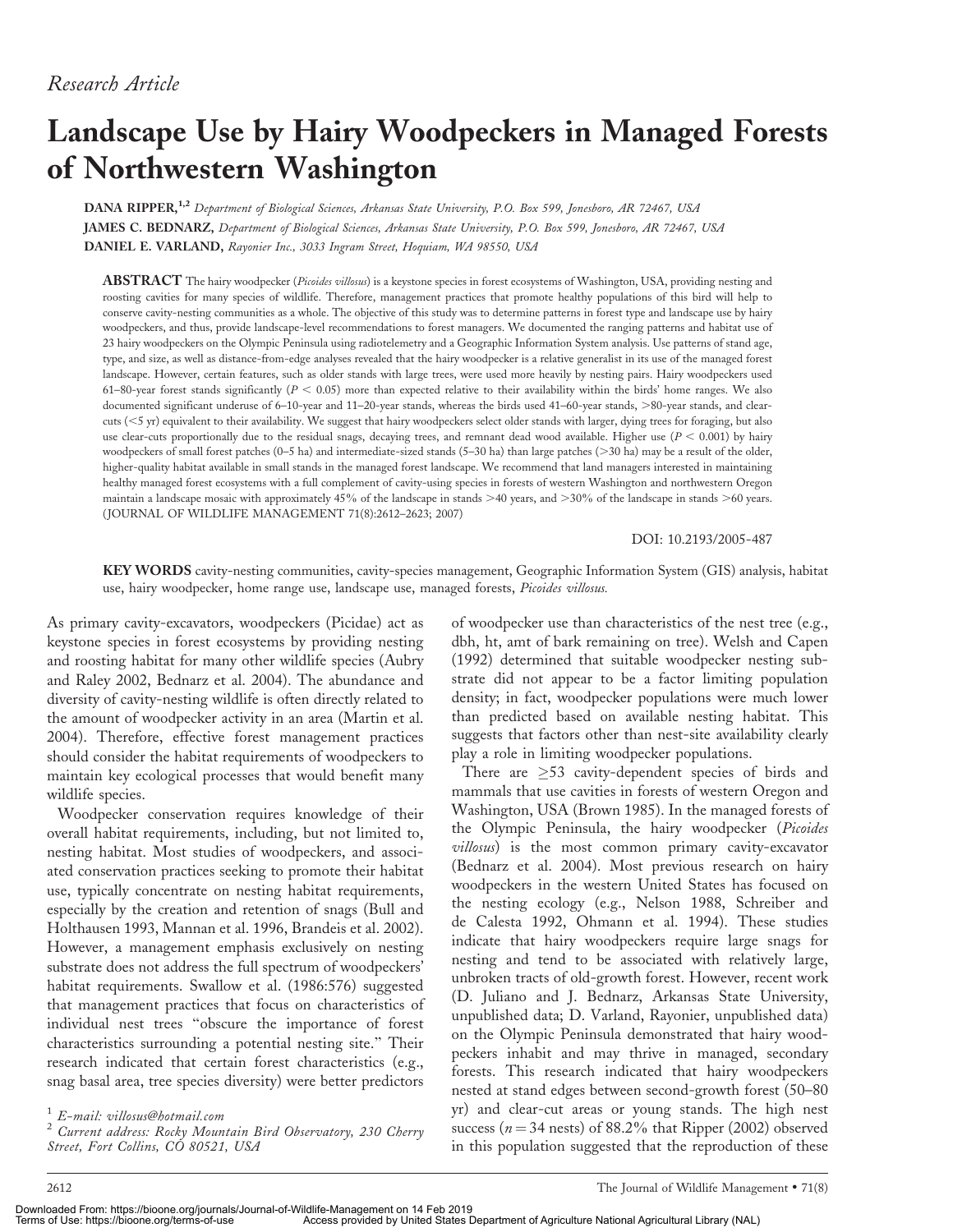birds was more than adequate for population replacement (e.g., Martin et al. 1996).

Information on foraging habitats of hairy woodpeckers is limited, especially in a managed forest context, and most previous research on this species has focused on microhabitat characteristics (e.g., Morrison and With 1987, Lundquist and Manuwal 1990). Mannan et al. (1980) investigated the use of forest stands in western Oregon, ranging in age from 35 years to  $>$  200 years old, by several species of cavity-nesting birds, including hairy woodpeckers. They found that the density and diversity of cavity-nesters was greater in older stands and that signs and observations of foraging birds also increased as a function of stand age. Hairy woodpeckers showed a tendency toward using large snags ( $>50$  cm dbh) for both nesting and foraging (Mannan et al. 1980). Also, Conner (1980) documented the use of habitat in southwestern Virginia at the forest stand level and found that hairy woodpeckers used a variety of stand types, but mostly older timber (70% of observations in  $>70$ -yr-old stands).

Lundquist (1988) studied the foraging preferences of hairy woodpeckers in the Douglas fir (Pseudotsuga menziesii)western hemlock (*Tsuga heterophylla*) forests of the southern Washington Cascades. The forest stands investigated by Lundquist were also relatively old (80% of stands were  $>$ 100 yr) compared to industrial forests. No correlation was found between the abundance of foraging hairy woodpeckers and the age of forest stands, though snags used by foraging woodpeckers were significantly larger than random trees (Lundquist 1988).

To evaluate the habitat requirements of hairy woodpeckers in western Washington, where  $>75\%$  of the forests have been subject to intensive forest management, we investigated their ranging patterns, forest stand use, and landscape use in the lowlands on the northwestern Olympic Peninsula during the late nesting and postfledging periods. Our primary objectives were 1) to determine how hairy woodpeckers used the managed-forest landscape in terms of stand age, size, and basal area composition and 2) to provide conservation recommendations to landowners and land managers interested in conserving this keystone species. We addressed the following research questions and associated hypotheses:

1. What stages of forest growth and associated vegetative structure are used by foraging hairy woodpeckers?

Hypothesis: Hairy woodpeckers use relatively mature  $(>60 \text{ yr})$  forest stands as indicated by their reported foraging on large-diameter, decaying trees (Nelson 1988, Mannan et al. 1996). Following this, we predicted that foraging hairy woodpeckers would tend to use older forest stands with a large mean diameter at breast height and a relatively low tree density (Kricher 1993).

2. Do foraging hairy woodpeckers select habitat patches of particular sizes?

Hypothesis: Historically, forests in western Washington consisted of large tracts of old-growth forest with small, natural breaks in an otherwise homogenous mature habitat (Franklin and Dyrness 1988, Ohmann et al. 1994). Based on this assumed association between hairy woodpeckers and old-growth forest (Mannan et al. 1980), we predicted that this species would show disproportionate usage of large tracts relative to small stands of the same forest type.

3. What is the effect of forest edge on the foraging habitat selection of hairy woodpeckers?

Hypothesis: Several researchers have implied that hairy woodpeckers require large, contiguous tracts of old growth or mature forest for its nesting and foraging habitat (Mannan et al. 1980, Nelson 1988, Ohmann et al. 1994). Based on this research, we predicted that hairy woodpeckers in managed forest landscapes will forage in stand interiors more frequently than near edges within their home ranges.

# STUDY AREA

Over the past 100 years, much of the forestland in the Pacific Northwest has been transformed, mostly by logging, into a mosaic of relatively young seral stands (Franklin and Dyrness 1988, Scott 1999). In western Washington and northwestern Oregon, these forestlands were characterized by Sitka spruce (Picea sitchensis) and western hemlock zones (Franklin and Dyrness 1988) or as westside lowlands conifer–hardwood forest (Chappell et al. 2001). On the Olympic Peninsula, logging was and continues to be most active in the forested lowlands that surround the Peninsula's central core of rugged mountains and high-elevation forests. Lowland forests were mostly privately and state owned, with 347,000 ha in private ownership and 164,000 ha managed by the Washington Department of Natural Resources (DNR; Holthausen et al. 1995). Olympic National Forest (365,000 ha) and the Olympic National Park (254,000 ha) lands occurred mostly at higher elevations on the Olympic Peninsula; Olympic National Forest lands were managed for multiple uses under the Northwest Forest Plan (U.S. Department of Agriculture and U.S. Department of the Interior Bureau of Land Management 1994) and Olympic National Park lands were not managed for commercial timber harvest.

We conducted this study on lands used primarily for timber production within a 30-km radius of Forks, Clallam County, Washington. The 2 primary landowners were Rayonier and the state of Washington (DNR-managed lands); forestlands were a heterogeneous matrix of recent clear-cuts, young stands, intermediate growth  $(>60 \text{ yr})$ , and a small proportion of older stands  $(>100 \text{ yr})$  in riparian areas and in small, isolated patches. Forest stands were dominated by western hemlock, with the secondary tree species being Douglas fir, Sitka spruce, western red cedar (Thuja plicata), and red alder (Alnus rubra). The majority of forest stands in this area ranged from 1 ha to 50 ha in size (S. Katzer, Rayonier Geographic Information System [GIS] forest stand information, unpublished data).

# METHODS

## Nest Finding

We located hairy woodpecker nests by searching forest and forest edges for suitable snags and fresh cavities (Ripper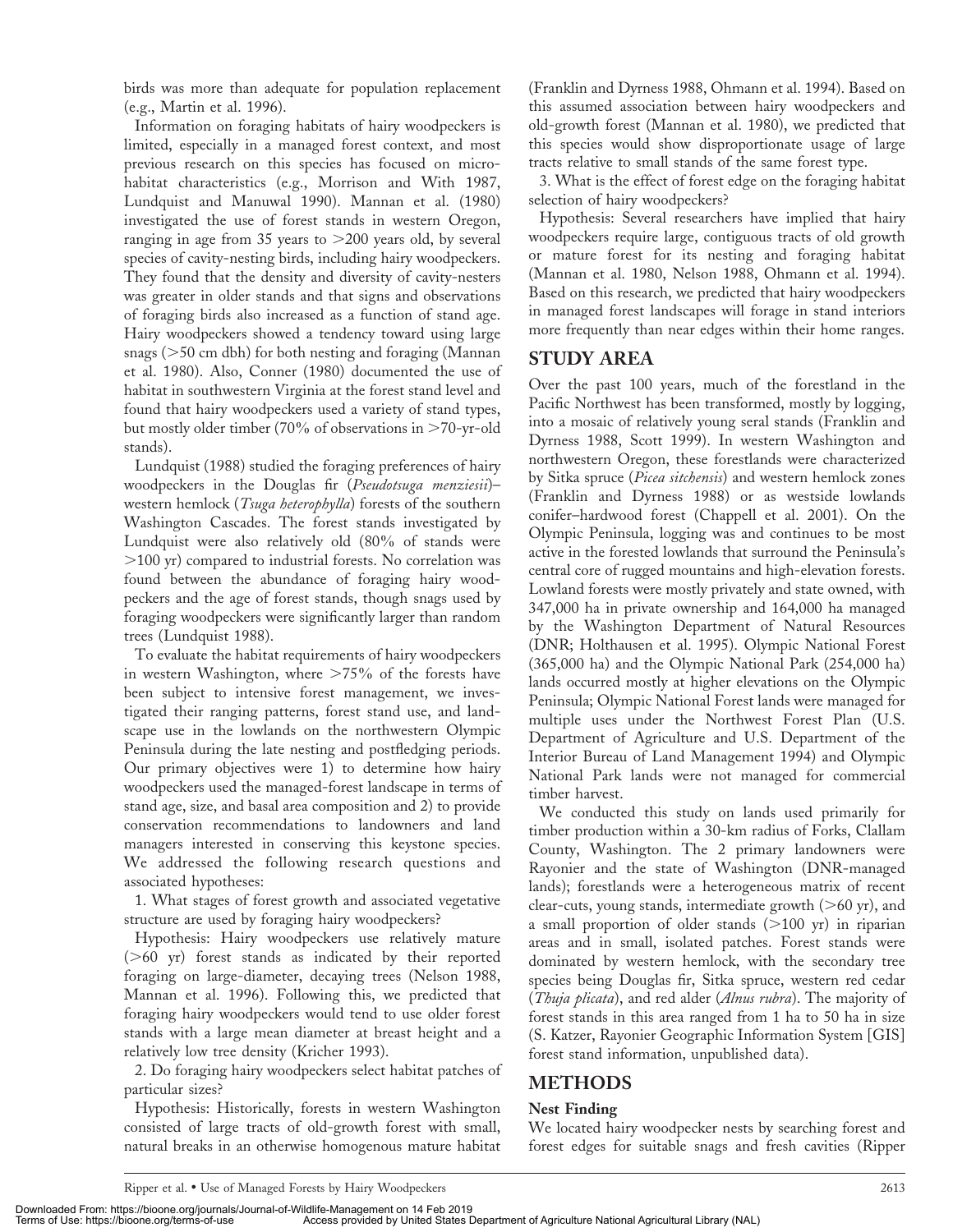2002). We also used adult and nestling vocalizations to aid in the location of nest sites. Adults often vocalized as they foraged nearby nests, and when they returned to a nest to feed their young. Nestlings >10 days old could be heard vocalizing during and between feedings. Finally, if we saw foraging woodpeckers in an area, we observed these birds and attempted to follow them until we found the nest cavity.

#### Capturing and Radiotagging Woodpeckers

We trapped woodpeckers at their nest cavities using either a hoop net on a pole (Bull and Holthausen 1993), a goal-post style net (Jacobs and Proudfoot 2002), or a canopy net (Munn 1994). We fabricated a hoop net using a  $60 \times 90$  cm black fish net frame, fitted with mist net mesh (36-mm mesh size) and attached to a telescopic fiberglass pole that could be extended up to 10 m. Our goal-post net consisted of a customized 36-mm mesh mist net attached to a 1.5  $\times$ 1.5-m, goal-post configured metal frame. We hoisted the goal-post frame in front of a cavity using aluminum telescopic poles and secured the frame with 2 guy-lines on each side. We trapped at higher cavities with a  $3 \times 6$ -m canopy net raised to the cavity height by a pulley system (Munn 1994). We used this net set up to heights of 25 m. We outfitted captured birds with 1.4-g transmitters (Holohil Systems, Inc., Carp, ON, Canada) using a modified figure-eight harness (Rappole and Tipton 1991). We used an elastic thread secured with super glue in the anterior tube of the transmitter, and fitted it to the bird so that 2 loops were positioned around the base of the birds' legs snugly. The body of the transmitter rested on the bird's synsacrum. We then placed the thread through the posterior tube of the transmitter, knotted, and secured it with super glue. We measured the size of the elastic loops with calipers. We custom-fitted all birds captured in 2000 with transmitters in the field. In 2001, we used loop-size measurements from 2000 birds and the first 2 birds captured in 2001 to construct transmitter harnesses prior to trapping. We measured transmitter harness loops with a calipers; loops of 21-mm or 22-mm fit on hairy woodpeckers.

#### Radiotracking

Radiotracking of hairy woodpeckers occurred from May to July 2000 and from April to June 2001. We obtained point locations using triangulation on each radiotagged bird during its daily foraging activities. We recorded the azimuth (declination corrected) to the strongest transmitter signal detected at 3 established receiver sites. A successful triangulation consisted of 3 azimuths taken to a stationary woodpecker within a 5-minute period. If it was apparent to us that the woodpecker being tracked moved during the 5 minute triangulation period, we discarded the triangulation attempt. We also discarded triangulations in which we recorded bearings at only 2 receiver sites. We conducted triangulation attempts every 10 minutes. We established receiver sites prior to the tracking sessions and these remained fixed throughout the season. We obtained Global Positioning System (GPS) coordinates for each receiver site using a Trimble GeoExplorer GPS receiver. We differentially corrected all GPS coordinates to maximize accuracy.

We considered that most triangulation points were likely associated with foraging activities and were thus used to address the question of landscape use by foraging hairy woodpeckers. We based this assumption on 2 facts: 1) we conducted this study during the brood-rearing and postfledging periods of nesting season, at which time adult birds are almost constantly engaged in procuring food for young, and 2) a companion study (Ripper 2002), not presented here, involved homing to and direct observation of the same radiotagged woodpeckers on 52 occasions ( $n = 26$  woodpeckers), and in almost all cases birds were recorded to be actively probing and collecting insects, or flying between foraging sites.

#### Landscape-Use Analysis

We entered triangulation bearing sets into the Orchard Training Area Triangulation Program (B. A. Hoover, National Biological Services, United States Geological Survey, unpublished data), which provided a location estimate in X,Y coordinates based on the convergence of azimuths from receiver sites. This program also calculated error ellipses around each point location estimate using the Maximum Likelihood Estimate technique (White and Garrott 1990), providing an error ellipse that theoretically has a 99% probability of including the point location. To eliminate poor triangulations or low-accuracy locations, we accepted only those points for analysis that had a 99% error ellipse smaller than 0.5 ha. If 2 triangulations that we collected within 30 minutes of each other both had error ellipses  $< 0.5$  ha, we accepted only the first triangulation to maintain independence of point locations (Hansteen et al. 1997). Thus, we collected all locations included in the analysis  $\geq$  30 minutes apart.

We entered all accepted point locations into the ArcView GIS database to estimate the home ranges of radiotagged birds using the minimum convex polygon (MCP; including 100% of points) and fixed kernel utilization distribution (based on a 95% use contour) techniques (Worton 1987, White and Garrott 1990).

To determine whether the number of point locations obtained on a woodpecker directly affected the estimated home range size, we plotted the home range size against number of point locations for each bird and examined these data using a linear regression analysis. Based on this analysis, we determined that home range size estimates were not significantly affected by the number of point locations if we used  $\geq$ 25 locations in either the MCP ( $r^2 = 0.0279$ , P = 0.481) or kernel technique ( $r^2 = 0.0313$ ,  $P = 0.447$ ). We therefore included all birds with  $\geq$ 25 point locations in the landscape-use analyses (Pasinelli et al. 2001) and the number of locations used in the analysis per bird varied from 25 to 82 ( $\bar{x}$  = 48). We averaged data from mated pairs  $(n=3 \text{ pairs})$  or parent–fledgling groups  $(n=1 \text{ group with ad}$ M and 2 fledglings) for landscape analyses, resulting in only one set of data (data from one woodpecker or an averaged data set) used for each occupied home range.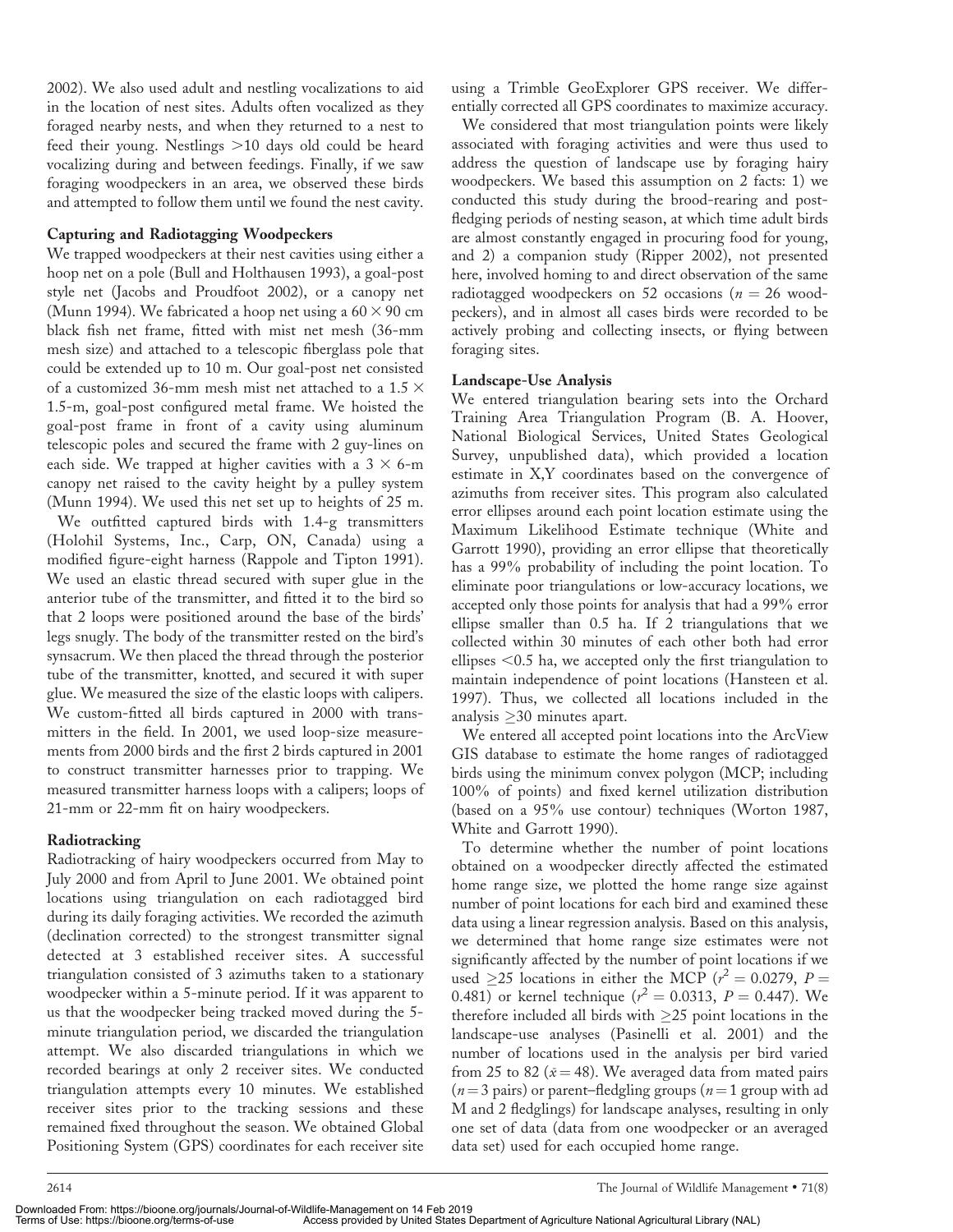We overlaid home ranges and forest stand information in GIS to determine the forest types available to each woodpecker. We classified forest stand types by age, dominant tree species, and structural categories based on forest-inventory data available in GIS coverage from Rayonier and DNR:

- 1. We classified stand age as  $<5$  years, 6–10 years, 11–20 years, 21–40 years, 41–60 years, 61–80 years, or  $>80$ years. We also lumped a variety of rare nonforest types into one nonforest habitat class (e.g., marsh, road, human structures).
- 2. We calculated mean diameter at breast height, which is an estimate of the mean tree diameter within a stand, using the stand's overall basal area and density of tree stems (U.S. Forest Service 1984). We classified stands as 0–9 cm, 10–20 cm, 21–30 cm, 31–40 cm, 41–50 cm, 51– 60 cm, or  $>$  60 cm mean diameter at breast height.
- 3. We classified dominant tree species, defined as the tree species comprising  ${\geq}50\%$  of the basal area of a stand and classified as western hemlock, Sitka spruce, Douglas fir, red alder, western hemlock–Douglas fir mix (50% each species planted), western hemlock–Sitka spruce mix, western hemlock–red alder mix, or western hemlock– western red cedar mix.
- 4. We determined tree density in stems per hectare classified as 0–49 stems/ha, 50–149 stems/ha, 150–247 stems/ha, 248–494 stems/ha, 495–740 stems/ha, and  $>740$  stems/ha.

During the course of a preliminary GIS analysis, we found that there were several gaps in the database coverage provided by Rayonier and DNR. These gaps represented land held by small property owners that did not have GIS coverage. To characterize habitat within coverage gaps, during the 2001 field season we ground-truthed each forest stand for which information was not available. Groundtruthing consisted of

- 1. surveying the stand for a representative site,
- 2. establishing a variable-radius plot using a 20-factor basalarea factor prism to determine the trees that were to be included in the plot,
- 3. measuring the diameter at breast height of all trees within the variable-radius plot,
- 4. classifying the stand into one of the aforementioned dominant tree species classes and stand-age classes based on comparison with known-aged stands.

We used the number of trees within the plot and the mean tree diameter at breast height to calculate the basal area and stems per hectare for each stand (U.S. Forest Service 1984). The information obtained via ground-truthing allowed us to fill in stand information polygons not included in the available GIS coverage.

## Habitat Use Within Home Ranges

To determine whether radiotagged birds were using forest stand types in proportion with their availability, we used

Bailey's confidence intervals around the proportion of point locations within each habitat class (Bailey 1980, Cherry 1996). We then compared the confidence interval with the available proportion of that habitat type within the bird's home range. In this way, we tested whether habitats were used by forgaging birds in proportion to their availability. Bailey's confidence intervals are conservative estimates of use designed to protect against type I errors (Cherry 1996). We completed these analyses based both on the availability of habitat classes within the 95% fixed kernel and 100% MCP estimated home ranges. These results were very similar; thus, we primarily presented the analysis based on the fixed kernel approach, because recent work suggests this technique may provide a more accurate representation of a bird's home range or use area (Barg et al. 2005). However, we also reported the resource use patterns that were identified with the MCP approach, because this technique may be an alternative representation of the habitat types within the spatial-use range of a foraging animal, and hence potentially available even though these habitat patches are not being actively exploited.

## Habitat Use Within Core Areas

We experimented with various probability contours using the fixed kernel utilization distribution to determine the percentage of the kernel home range that could best represent a woodpecker core-use area. We chose the 60% probability contour as the basis for further core-use analyses. Fifty percent probability contours generally resulted in 2 or more isolated use areas; many woodpeckers appeared to have 2 areas of concentrated point locations. Larger contours (65%, 70%, and 75%) encompassed relatively large areas in which we did not record any point locations. The 60% probability contour provided a contiguous area of probable use around the most concentrated point location clusters. This was consistent with the definition of core area proposed by some other researchers (e.g., Springer 1982, Don and Rennolls 1983) who generated core-use areas by including the most clustered 60–80% of point locations.

We measured the composition of home range and coreuse areas in terms of the proportions of forest stand types present. We compared these data with the proportions of stand types available in 100% MCP and 95% fixed kernel home ranges using 2-proportion tests to determine if the composition of core-use areas differed from that of home ranges. We also assessed whether hairy woodpeckers used particular habitats disproportionately within core areas using Bailey's method (Cherry 1996) as described above.

### Forest Patch Size

To determine whether foraging hairy woodpeckers select forest stands on the basis of patch size, we first determined the birds' use of particular habitat types in order to standardize the forest patches that we chose for the size analysis. Based on observed forest-use patterns, we included only stands  $>40$  years in the forest patch-size analysis. Within the home ranges of individual birds, congruent forest stands of  $>40$  years that were separate polygons in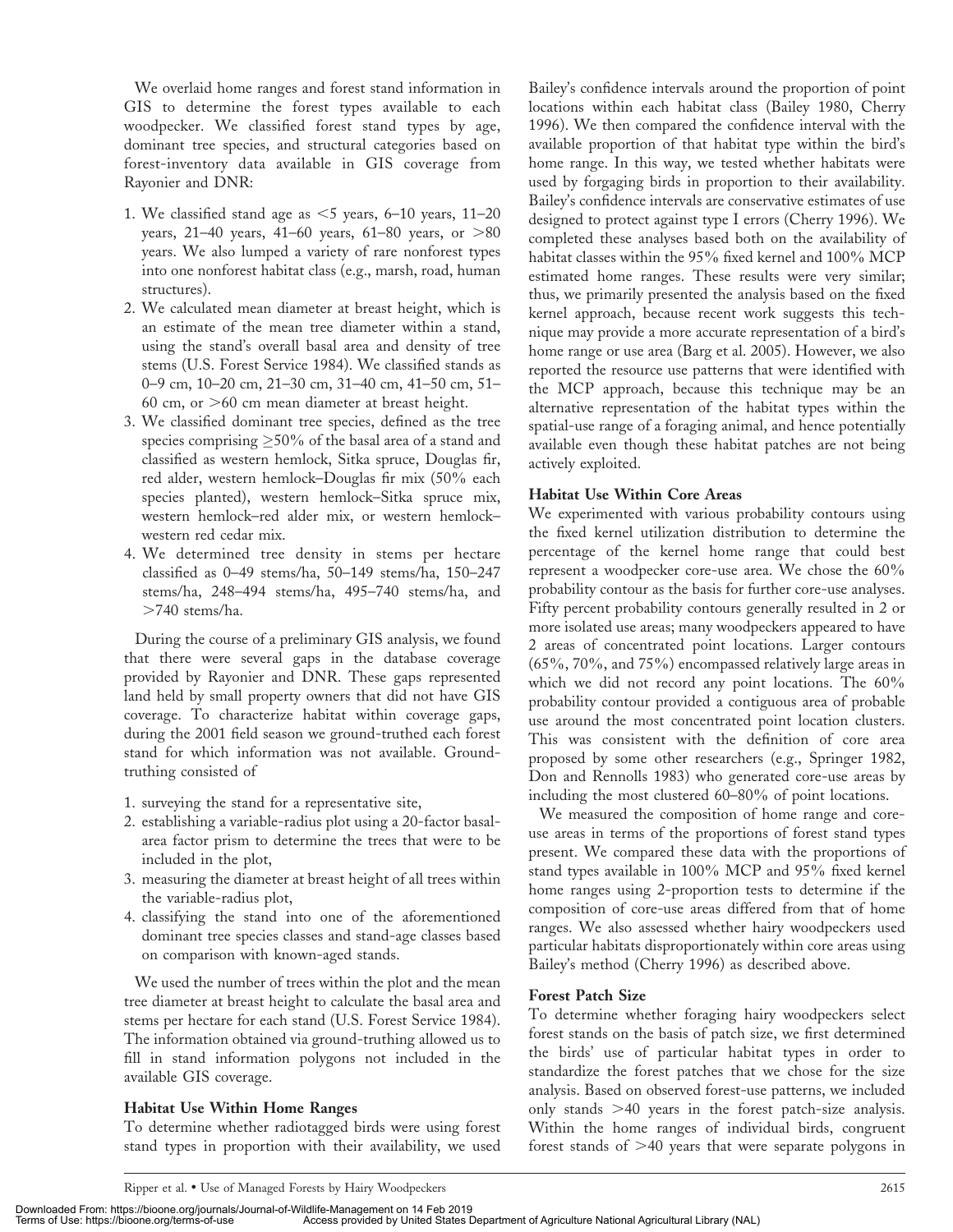

Figure 1. Example home range estimated with the 100% minimum convex polygon technique and point locations ( $n = 82$ ) of radiotagged hairy woodpecker 01–05M in managed forest habitat on the northwestern Olympic Peninsula, Washington, USA, 2001. Lines within home range represent forest stand boundaries.

GIS stand coverage were considered one contiguous stand suitable for woodpecker foraging. We used MCP home ranges to determine the extent of forest stands available to each woodpecker. We chose the MCP home range estimator because this method may be more accurate than fixed kernel when the sample size of point locations is small (<30 points/bird; Seaman et al. 1999, Vonhof et al. 2004, but see Barg et al. 2005).

We classified forest patches into 3 categories: small (0–5 ha), intermediate  $(5.1-30$  ha), and large  $(>30$  ha). We performed a chi-square Test of Association on pooled data from all birds to determine whether the number of point locations within each size category was consistent with the number of point locations expected based on the total land area within each patch-size category.

#### Use of Interior Versus Edge Habitat

Using ArcView, we generated random points within each of the forest stands  $>40$  years old in each hairy woodpecker MCP home range. The number of random points generated was equal to the number of woodpecker point locations recorded within the stands ( $n=406$ ). We then measured the distance of each random and used point location to the edge of the nearest stand  $<$ 10 years old. We compared distances from random points to edges with distances of woodpecker point locations to edges using 2 sample *t*-tests.

### RESULTS

We trapped 8 hairy woodpeckers from 4 different nests in 2000 and 17 woodpeckers from 16 nests in 2001. Of the 25 hairy woodpeckers radiotagged in 2000 and 2001, 23 provided us with sufficient data ( $\geq$ 25 locations) for further analyses ( $n = 21$  ad birds, 2 fledglings). Tracking duration of individual birds ranged from 8 days to 61 days, with a mean duration of 45 days. We attempted a mean of 88 triangulations per bird (range  $= 15-139$  attempts). The number of triangulations completed was slightly fewer,



Figure 2. Example home range estimated with the 95% fixed kernel technique and point locations ( $n=82$ ) of radiotagged hairy woodpecker 01– 05M in managed forest habitat on the northwestern Olympic Peninsula, Washington, USA, 2001. Lines within home range represent forest stand boundaries.

averaging 80 per bird (range  $=9-130$ ). Using the criterion of error ellipses  $< 0.5$  ha for inclusion in further analyses, we accepted a mean of 48 locations per bird (range  $= 3-82$ ). The variation in the number of triangulations used in the analysis was due to the differences in the topography within birds' home ranges; with some sites relatively level and logistically easier to collect data and some sites more difficult to obtain acceptable accuracy for triangulations. Although we tried to sample all individuals evenly, we completed our analysis post fieldwork, resulting in some variation in the number of suitable locations among individual radiotagged birds.

#### Home Range and Landscape Use

We calculated MCP and fixed kernel home range estimates for 23 woodpeckers. Overall MCP home range size varied from 16.3 ha to 177.2 ha ( $\bar{x}$  = 58.0 ha; Fig. 1). Fixed kernel home range size ranged from 24.0 to 127.6 ha ( $\bar{x}$  = 64.4 ha; Fig. 2). We excluded one bird from further landscape analyses because its kernel home range boundaries extended past the area of available GIS coverage. Overall, MCP and kernel home ranges encompassed similar landscape configurations (Fig. 3). Male hairy woodpeckers maintained home ranges (MCP  $\bar{x}$  = 43.8 ha, kernel  $\bar{x}$  = 89.0 ha, n = 15) similar in size to the home ranges of females (MCP  $\bar{x}$  = 68.2, kernel  $\bar{x}$  = 83.8, n = 6, t-test:  $P > 0.10$ ).

#### Stand Age Class

The age composition of forest stands within hairy woodpecker home ranges was similar in MCP and fixed kernel home ranges (Fig. 3). Older stands  $(>40 \text{ yr})$  comprised 46% of MCP home ranges and 45% of kernel areas (Fig. 3). There was no significant difference in the amount of each stand type in MCP home ranges versus kernel home ranges (2-proportion tests:  $P > 0.05$  for all comparisons).

Woodpecker use within forest patches varied considerably by stand age. Hairy woodpeckers used clear-cuts  $(<5 yr)$  in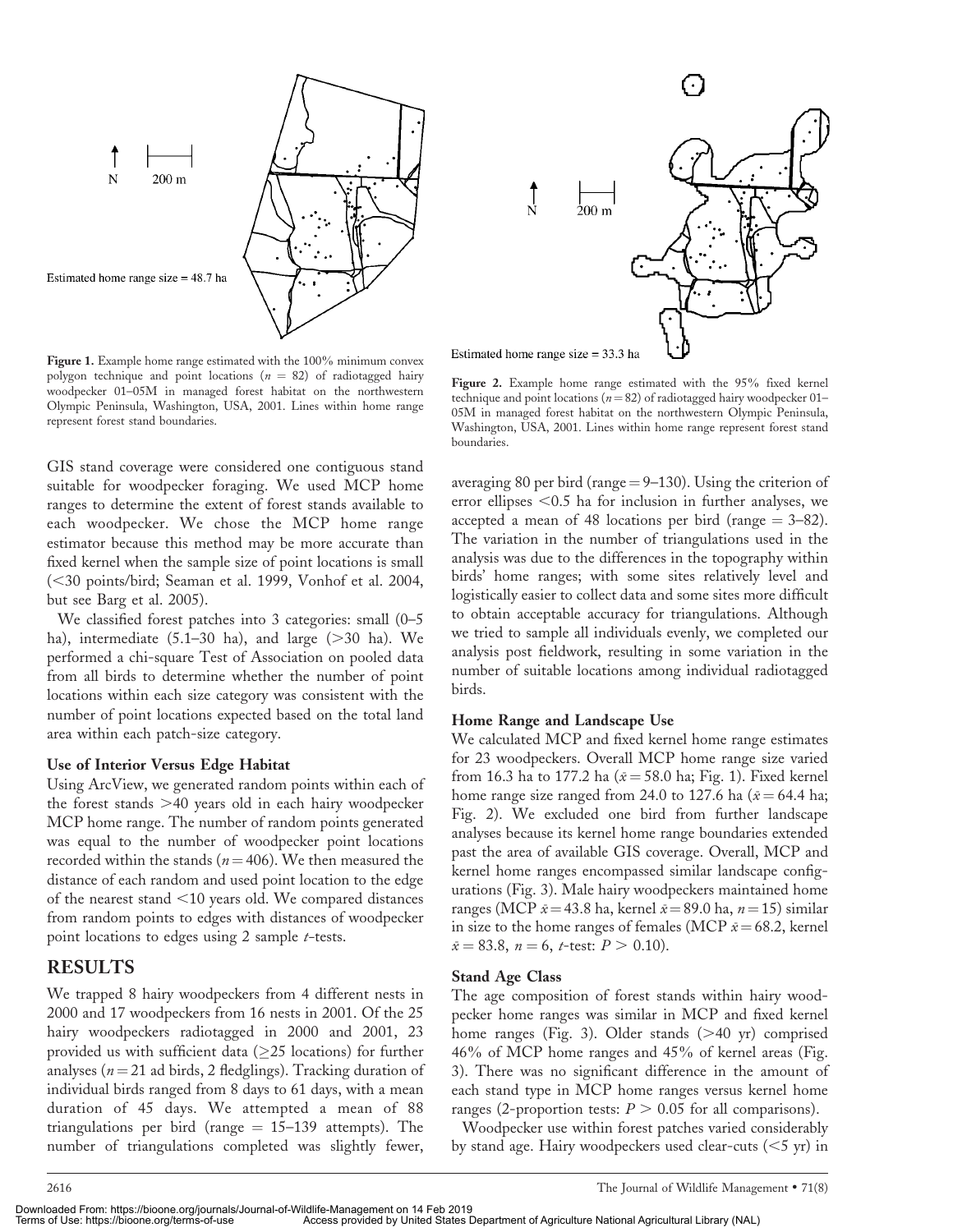

Composition of Minimum Convex Polygon home ranges





Figure 3. Forest composition as classified by stand age within minimum convex polygon and fixed kernel home ranges of hairy woodpeckers ( $n =$ 23) on the northwestern Olympic Peninsula, Washington, USA, 2000– 2001.

proportion with their availability in both MCP and fixed kernel home ranges (Table 1). Analysis of data from fixed kernel home ranges indicate that the birds on average used  $(95\% \text{ CI} = 0.158 - 0.241)$  the 21-year to 40-year stand type significantly less than it was available (0.256; Table 1). Conversely, hairy woodpeckers displayed a significant greater use  $(95\% \text{ CI} = 0.215 - 0.306 \text{ in MCP}, 0.235 - 0.331)$ in kernel) of the intermediate-age forest habitat (61–80 yr) in comparison to the availability in both MCP (0.180) and fixed kernel (0.200) home ranges (Table 1). Hairy woodpeckers used old forest  $(>80 \text{ yr})$  in proportion to its availability (Table 1). Finally, there was significant selection against non-forest habitat such as urban areas and roads; although these types of habitats were located within the home ranges of some birds, we did not record any points in nonforest habitat (Table 1).

#### Diameter at Breast Height Class

The mean diameter at breast height composition of home ranges was also similar between MCP and kernel home ranges. The majority of stands within MCP home ranges  $(62%)$  and kernel areas  $(65%)$  had a mean diameter at breast height of  $<$ 40 cm. We found no differences in the proportion of stand types within MCP home ranges versus kernel home ranges (2-proportion test:  $P > 0.05$ ).

Hairy woodpeckers used stands in the diameter at breast height size classes 0–9 cm, 10–20 cm, and 21–30 cm in proportion to their availability based on both the MCP or kernel home range analysis approaches (Table 2). Woodpeckers used the 31–40 cm diameter at breast height category significantly less than expected relative to its availability (Table 2). Woodpeckers used the 41–50-cm diameter at breast height stand type significantly more than expected, and used stands in the  $51-60$ -cm and  $>60$  cm diameter at breast height categories in proportion to their availability when analyzed by either home range estimator (Table 2).

#### Dominant Tree Species

Stands dominated by western hemlock were most common across the landscape in our study area; these made up 27% of stands in both MCP and kernel home ranges. The remaining stand types were also similar between the 2 home range estimators. Western hemlock–Sitka spruce and western hemlock–red alder each made up 15% of MCP home ranges, whereas western hemlock–red alder mixed stands were 17% of fixed kernel areas. Other stand types were present in proportions ranging from 6% to 12%.

Hairy woodpeckers used western hemlock–dominated stands in proportion to their availability within both MCP and kernel home ranges and selected against Sitka spruce– dominated stands (Table 3). However, the woodpeckers used mixed western hemlock–red alder stands more than expected (Table 3).

#### Tree Density

Few stands within hairy woodpecker home ranges had stem densities of 0–49 stems/ha (3% of MCP, 2% of kernel home ranges). Stands with 50–149 stems/ha, 250–494 stems/ha, and 248–494 stems/ha comprised similar proportions of both MCP (8%, 21%, and 27%, respectively) and fixed kernel home ranges (8%, 22%, and 28%, respectively). The proportion of stands with 494–740 stems/ha differed slightly between home range types (30% of MCP,  $26\%$  of kernel), as did the proportion of stands with  $>740$ stems/ha (11% of MCP, 14% of kernel). Overall, hairy woodpeckers used forest stands in proportion to their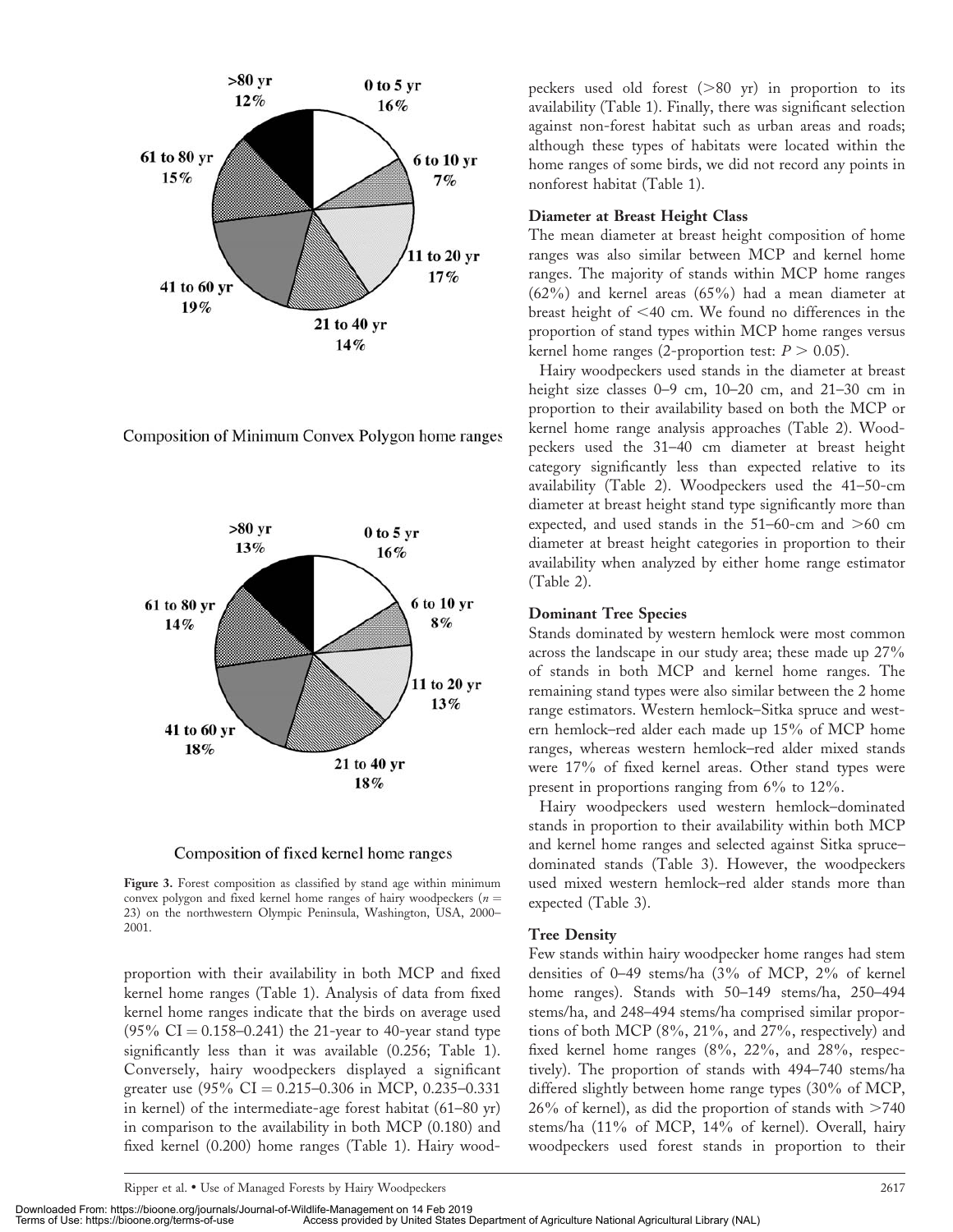Table 1. Hairy woodpecker use of forest stands of various age classes within minimum convex polygon (MCP) and 95% fixed kernel home ranges on the northwestern Olympic Peninsula, Washington, USA, 2000–2001.

| Age class $(yr)$ | MCP available | MCP 95% CI of obs use <sup>a</sup> | Kernel available | Kernel 95% CI of obs use <sup>a</sup> | $n^{\rm b}$ |
|------------------|---------------|------------------------------------|------------------|---------------------------------------|-------------|
| $0 - 5$          | 0.177         | $0.138 - 0.214$                    | 0.160            | $0.130 - 0.206$                       | 17          |
| $6 - 10$         | 0.175         | $0.028 - 0.109*$                   | 0.073            | $0.035 - 0.120$                       | 8           |
| $11 - 20$        | 0.240         | $0.129 - 0.208*$                   | 0.205            | $0.155 - 0.248$                       | 18          |
| $21 - 40$        | 0.212         | $0.206 - 0.304$                    | 0.256            | $0.158 - 0.241*$                      | 17          |
| $41 - 60$        | 0.317         | $0.264 - 0.352$                    | 0.347            | $0.264 - 0.354$                       | 19          |
| $61 - 80$        | 0.180         | $0.215 - 0.306*$                   | 0.200            | $0.235 - 0.331*$                      | 15          |
| > 80             | 0.116         | $0.072 - 0.142$                    | 0.121            | $0.076 - 0.153$                       | 15          |
| Nonforest        | 0.024         | $0.000 - 0.016*$                   | 0.028            | $0.00 - 0.023*$                       |             |

<sup>a</sup> 95% CI calculated around proportions of each habitat used by woodpeckers based on Bailey's intervals (Cherry 1996).<br><sup>b</sup> Calculations for CI and proportion available for each forest stand type are based on the no. of wo ranges.

 $*$  Indicates significance at the  $P < 0.05$  level.

availability with regard to stem density within both MCP and fixed-kernel home ranges.

#### Woodpecker Core-Use Areas

We generated 60% fixed kernel probability contours for all 23 hairy woodpeckers for which we had  $\geq$ 25 point locations. The mean number of point locations included in the core area was 30 (range  $=10-47$ ), 57% of all point locations. The mean core area size was 12.7 ha (range  $=$  2.4–29.9). A linear regression indicated that the size of the woodpeckers' coreuse areas was influenced by the number of point locations included in the 60% probability contour ( $r^2 = 0.223$ , P = 0.048).

#### Habitat Composition of Core-Use Areas

In general, hairy woodpecker core-use areas did not differ significantly in forest stand age when compared to either MCP or fixed kernel home ranges (Figs. 3 and 4). The one exception to this overall similarity was that MCP home ranges had a significantly greater proportion (0.10) of area in .60 cm diameter at breast height stands than did the coreuse areas  $(0.03, P = 0.043)$ .

Forest stands within the woodpeckers' core-use areas were fairly evenly distributed by age. Clear-cuts and young  $(<\!21$ yr) stands made up 45% of core-areas. Woodpecker home ranges were further comprised of 21–40-year stands (16%), 41–60-year stands (17%), and 61–80-year stands (13%; Fig. 4). Only 9% of core-use areas were contained in  $>80$ - year forests (Fig. 4). Overall, hairy woodpeckers used 61– 80-year stands significantly more than they were available within core-use areas (use  $= 0.326 - 0.472$ , available  $= 0.292$ ; Table 4). No other stand ages were used out of proportion with their availability within core areas (Table 4).

Hairy woodpecker core-use areas also showed a relatively even distribution of forest stand use classified by diameter at breast height. These use areas were comprised of 20% stands with diameter at breast height of 0–9 cm, 18% of 10– 20-cm diameter at breast height stands, 16% each of 21–30 cm and 31–40-cm diameter at breast height stands, and 18% of 41–50-cm diameter at breast height stands. Stands with a mean diameter at breast height of 51–60 cm and  $>$ 60-cm stands were minimally represented, as 9% and 3% of core-use areas, respectively. We found only one significant difference in use of stands classified by mean diameter at breast height; hairy woodpeckers used stands in the 41–50 cm class significantly more than expected (Table 5).

Similar to availability analyses based on home ranges, western hemlock dominated most stands (32%) within hairy woodpecker core-use areas. Western hemlock–red alder dominated 17% of stands, followed by Douglas fir (9%), western hemlock–Douglas fir mixed stands (7%), Sitka spruce (8%), western hemlock–Sitka spruce mix (9%), and western hemlock–western red cedar mixed stands (8%). There were no significant differences between woodpecker use and availability for any of these stand types in core-use areas.

Table 2. Hairy woodpecker use of forest stands of various diameter at breast height classes within minimum convex polygon (MCP) and 95% fixed kernel home ranges on the northwestern Olympic Peninsula, Washington, USA, 2000–2001.

| Dbh class (cm) | MCP available | MCP 95% CI of obs use <sup><math>a</math></sup> | Kernel available | Kernel 95% CI of obs use <sup>a</sup> | $n^{\rm b}$ |
|----------------|---------------|-------------------------------------------------|------------------|---------------------------------------|-------------|
| $0 - 9$        | 0.191         | $0.148 - 0.221$                                 | 0.171            | $0.138 - 0.212$                       | 18          |
| $10 - 20$      | 0.041         | $0.006 - 0.156$                                 | 0.170            | $0.118 - 0.187$                       | 18          |
| $21 - 30$      | 0.256         | $0.226 - 0.330$                                 | 0.224            | $0.186 - 0.279$                       | 16          |
| $31 - 40$      | 0.230         | $0150 - 0.225*$                                 | 0.251            | $0.162 - 0.241*$                      | 19          |
| $41 - 50$      | 0.216         | $0.255 - 0.341*$                                | 0.211            | $0.243 - 0.330*$                      | 20          |
| $51 - 60$      | 0.184         | $0.155 - 0.248$                                 | 0.200            | $0.191 - 0.306$                       | 12          |
| >60            | 0.027         | $0.019 - 0.074$                                 | 0.036            | $0.012 - 0.062$                       | 11          |

<sup>a</sup> 95% CI calculated around proportions of each diam size class used by woodpeckers based on Bailey's intervals (Cherry 1996).<br><sup>b</sup> Calculations for CI and proportion available for each forest stand type are based on the n ranges.

 $*$  Indicates significance at the  $P < 0.05$  level.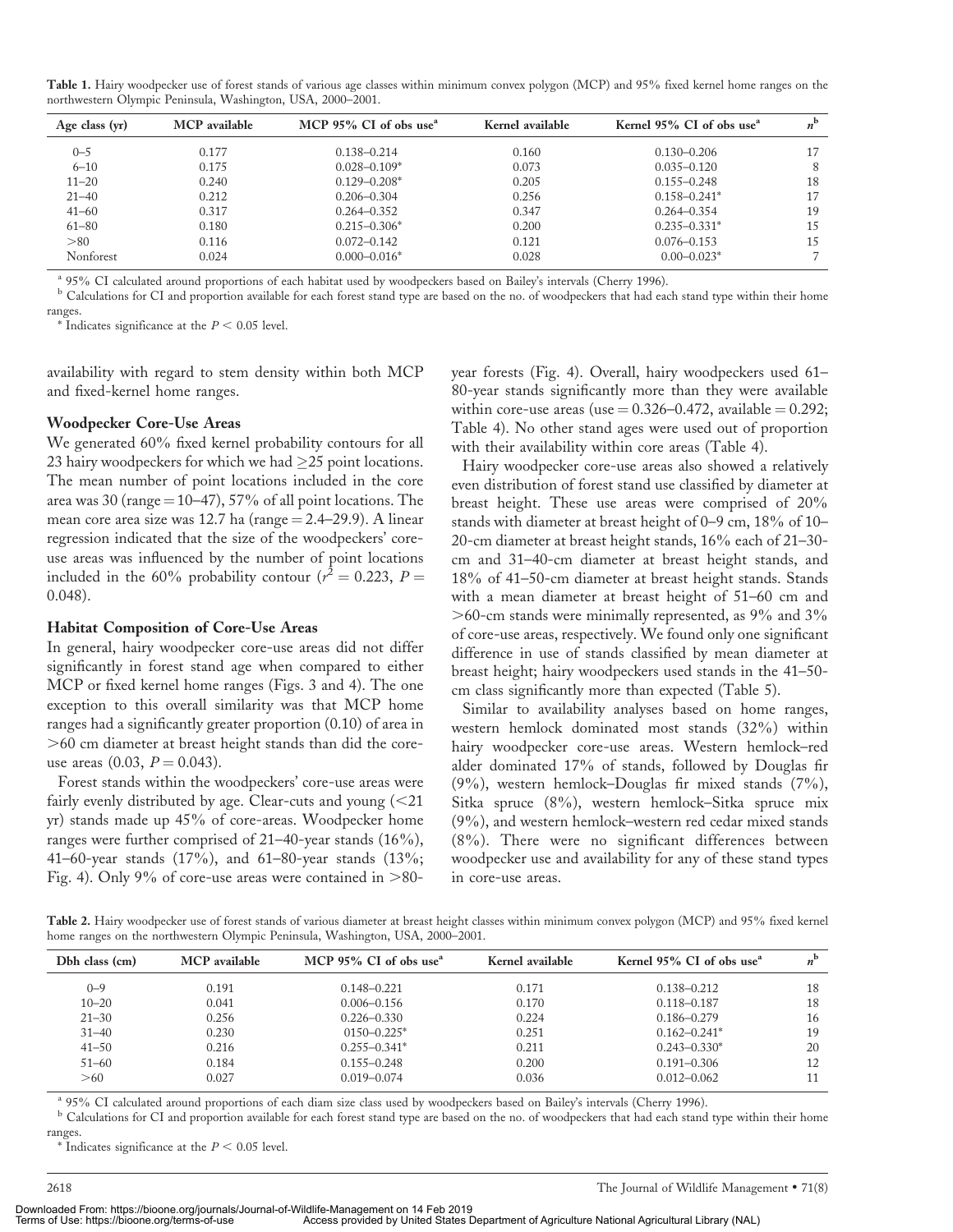Table 3. Hairy woodpecker use of forest stands with various dominant tree species within minimum convex polygon (MCP) and 95% fixed kernel home ranges on the northwestern Olympic Peninsula, Washington, 2000–2001.

| Dominant species                  | MCP available | MCP 95% CI of obs use <sup><math>a</math></sup> | Kernel available | Kernel 95% CI of obs use <sup>a</sup> | $n^{\rm b}$ |
|-----------------------------------|---------------|-------------------------------------------------|------------------|---------------------------------------|-------------|
| Western hemlock                   | 0.556         | $0.516 - 0.605$                                 | 0.598            | $0.535 - 0.626$                       | 23          |
| Sitka spruce                      | 0.145         | $0.051 - 0.140*$                                | 0.133            | $0.040 - 0.118*$                      | 9           |
| Douglas fir                       | 0.164         | $0.080 - 0.177$                                 | 0.128            | $0.074 - 0.169$                       |             |
| Red alder                         | 0.120         | $0.093 - 0.217$                                 | 0.127            | $0.085 - 0.198$                       | 6           |
| Western hemlock-Douglas fir       | 0.249         | $0.202 - 0.329$                                 | 0.238            | $0.153 - 0.281$                       | 6           |
| Western hemlock-sitka spruce      | 0.133         | $0.104 - 0.187$                                 | 0.164            | $0.129 - 0.233$                       | 13          |
| Western hemlock-red alder         | 0.154         | $0.155 - 0.251*$                                | 0.138            | $0.141 - 0.232*$                      | 11          |
| Western hemlock-western red cedar | 0.052         | $0.042 - 0.144$                                 | 0.077            | $0.042 - 0.144$                       | 6           |

<sup>a</sup> 95% CI calculated around proportions of each dominant tree species class used by woodpeckers based on Bailey's intervals (Cherry 1996).<br><sup>b</sup> Calculations for CI and proportion available for each forest stand type are ba

ranges.

 $*$  Indicates significance at the  $P < 0.05$  level.

No hairy woodpecker core-use area contained stands in the 0–49 stems/ha category. The majority of stands (64%) within the woodpeckers' core-use areas had 248–740 tree stems/ha. The remaining stands had 50–149 stems/ha (3%), 150–247 stems/ha (19%), or  $>740$  stems/ha (14%). Hairy woodpeckers used all stands classified by tree density in proportion with their availability in core areas.

#### Forest Patch Size

Based on our findings that hairy woodpeckers display significantly higher use of 61-year to 80-year forest stands, use 41-year to 60-year stands relative to their availability, and select younger stands less often, we used only stands  $>40$  yr in forest patch-size analyses. We based this analysis on data from 22 birds; we excluded one woodpecker from this analysis because it had no stands  $>40$  years within its home range. A frequency distribution of forest patch sizes showed that the patches were clumped in 3 groups: 0–5 ha (small),  $5.1-30$  ha (intermediate), and  $>30$  ha (large).

Woodpeckers showed a significant ( $P < 0.001$ ,  $n = 713$ )



Figure 4. Forest stand composition classified by age within hairy woodpecker core-use areas determined using 60% fixed kernel probability contour ( $n = 23$ ) on the northwestern Olympic Peninsula, Washington, USA, 2000–2001.

points) difference between the observed and expected number of point locations when we compared the 3 patch size categories. The chi-square results also revealed that in all 3 categories, there were differences between the number of point locations observed as compared to what we expected. Hairy woodpeckers had more point locations than expected in small patches and intermediate-sized stands. We recorded far fewer point locations in large stands than expected (Table 6).

#### Use of Interior Versus Edge Habitat

Using hairy woodpecker point locations within forest stands .40 years, we calculated the distance of each location to the nearest edge of a  $<$ 10-year stand for 15 birds and compared these to distances from random points. Point locations of hairy woodpeckers were the same mean distance ( $\bar{x}$  = 175.6 m,  $n = 406$ ) to forest stand edges as random locations ( $\bar{x} =$ 172.0,  $n = 406$ ,  $P = 0.849$ ).

## DISCUSSION

This research focused primarily on documenting the forest stand attributes that are selected by hairy woodpeckers at the landscape level. We predicted that this species would use .60-year-old forest stands with large-diameter trees for foraging. This hypothesis was supported by our findings in that hairy woodpeckers used 61-year to 80-year and 41-cm to 50-cm diameter at breast height forest stands significantly more than expected in both complete home ranges and 60% core-use areas (Tables 1, 2, 4, and 5). The hypothesis was neither supported nor refuted by our finding that hairy woodpeckers used  $>80$ -year-old stands in proportion with their availability. Secondarily, we addressed hypotheses regarding selection of forest stands based on their size, and whether or not the hairy woodpecker selected forest edge or interior for foraging. The hypothesis that hairy woodpeckers use large forest patches disproportionately was not supported by our data (Table 6). Our data also did not support the prediction that hairy woodpeckers preferred forest interior; radiotagged birds did not forage farther from the edges than would be expected relative to random locations.

Hairy woodpecker ranging patterns determined using radiotelemetry differed from what was previously reported from some observational studies. We estimated that the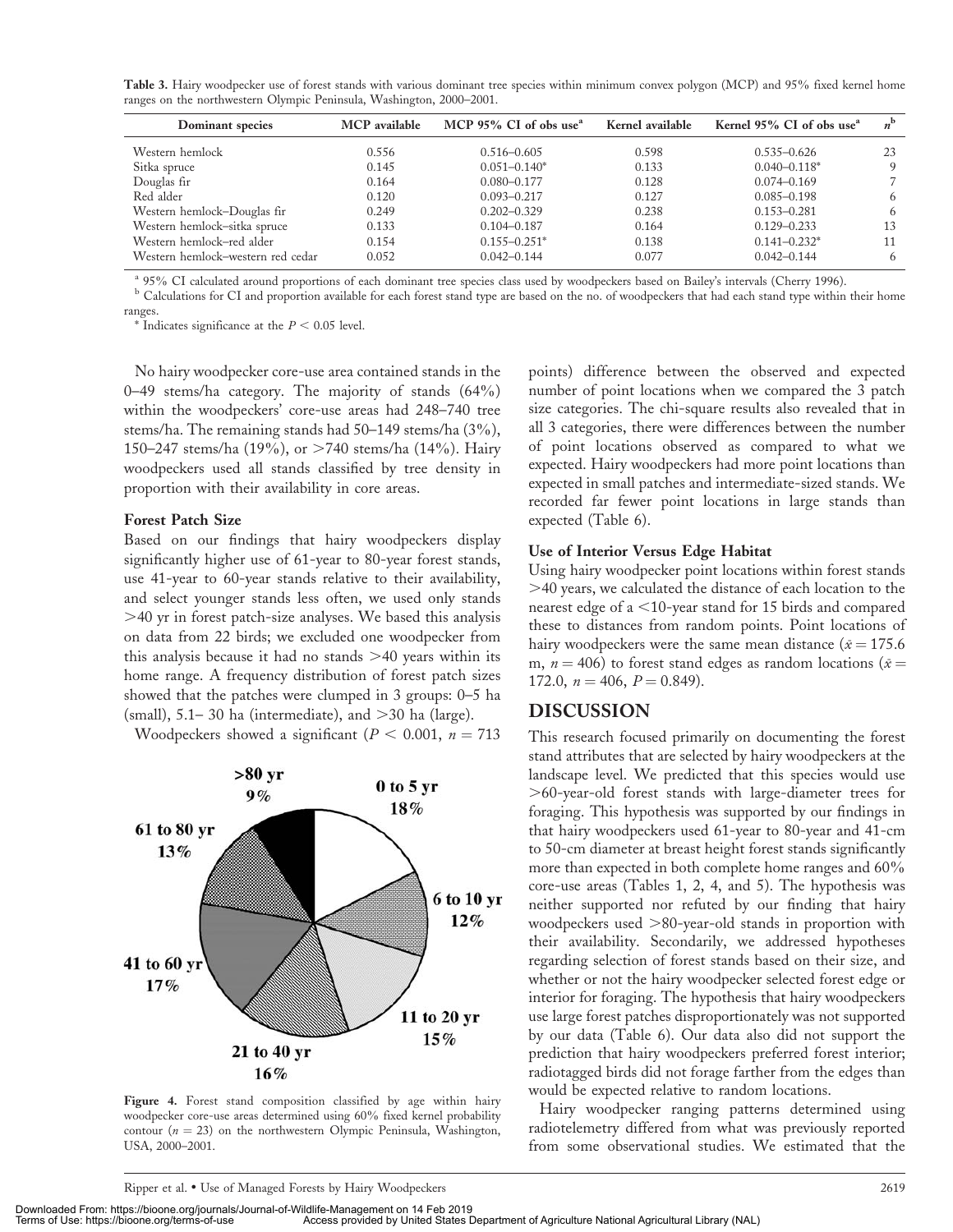Table 4. Hairy woodpecker use of forest stands of various age classes within core-use areas identified using 60% probability fixed kernel contour on the northwestern Olympic Peninsula, Washington, USA, 2000–2001.

| Age class $(yr)$ | Proportion<br>available | 95% CI of<br>obs use <sup>a</sup> | $n^{\rm b}$ |
|------------------|-------------------------|-----------------------------------|-------------|
| $0 - 5$          | 0.169                   | $0.116 - 0.215$                   | 15          |
| $6 - 10$         | 0.027                   | $0.019 - 0.133$                   | 8           |
| $11 - 20$        | 0.224                   | $0.144 - 0.268$                   | 12          |
| $21 - 40$        | 0.338                   | $0.229 - 0.376$                   | 15          |
| $41 - 60$        | 0.394                   | $0.329 - 0.469$                   | 16          |
| $61 - 80$        | 0.292                   | $0.326 - 0.472*$                  | 12          |
| > 80             | 0.189                   | $0.100 - 0.260$                   | 8           |
| Nonforest        | 0.048                   | $0 - 0.062$                       | 3           |

<sup>a</sup> 95% CI calculated around proportions of each habitat used by woodpeckers based on Bailey's intervals (Cherry 1996).

<sup>b</sup> Calculations for CI and proportion available for each forest stand type are based on the no. of woodpeckers that had each stand type within their home ranges.

\* Indicates significance at the  $P < 0.05$  level.

mean hairy woodpecker 95% fixed kernel home range was 64.4 ha. Males ( $n = 15$ ) also maintained home ranges of a similar mean size to females ( $n = 6$ ). However, a larger sample size, especially of female hairy woodpeckers, would help clarify any possible differences in ranging patterns between the sexes. Observations by Lawrence (1967) suggested that hairy woodpecker feeding ranges in the eastern United States were 2–3 ha, whereas Kilham (1983) stated that these birds used areas of approximately 25 ha. Kilham (1983) also proposed that males ranged further from the nest and maintained larger feeding territories than females. Both of these studies were conducted in deciduous forest habitat in the eastern United States. Based on our review of Jackson et al. (2002), hairy woodpecker habitat and ranging patterns are highly variable across its range; we suggest our home range findings may not be comparable to earlier studies of this species in dissimilar habitats. Furthermore, to compare home range sizes effectively, habitat quality must be held relatively constant, because woodpeckers using fragmented habitat may require larger

Table 5. Hairy woodpecker use of forest stands of various size classes within core-use areas identified using 60% probability fixed kernel contours on the northwestern Olympic Peninsula, Washington, USA, 2000–2001.

| $\bar{x}$ dbh (cm) | Proportion<br>available | 95% CI of<br>obs use <sup>a</sup> | $n^{\rm b}$ |
|--------------------|-------------------------|-----------------------------------|-------------|
| $() - 9$           | 0.155                   | $0.114 - 0.205$                   | 16          |
| $10 - 20$          | 0.188                   | $0.146 - 0.260$                   | 16          |
| $21 - 30$          | 0.248                   | $0.241 - 0.393$                   | 14          |
| $31 - 40$          | 0.288                   | $0.191 - 0.327$                   | 14          |
| $41 - 50$          | 0.294                   | $0.297 - 0.426*$                  | 18          |
| $51 - 60$          | 0.363                   | $0.290 - 0.473$                   | 9           |
| >60                | 0.044                   | $0.006 - 0.161$                   |             |

<sup>a</sup> 95% CI calculated around proportions of each habitat used by woodpeckers based on Bailey's intervals (Cherry 1996).

<sup>b</sup> Calculations for CI and proportion available for each forest stand type are based on the no. of woodpeckers that had each stand type within their home ranges.

\* Indicates significance at the  $P < 0.05$  level.

Table 6. Chi-square Test of Association Comparison of number of point locations ( $n = 713$ ; overall  $P < 0.001$ ) observed and expected in  $>40$ -year forest stands classified by size within minimum convex polygon home ranges of hairy woodpeckers on the northwestern Olympic Peninsula, Washington, USA, 2000–2001.

| Patch                                       | Total area    | Obs no.            | Exp no. of      |
|---------------------------------------------|---------------|--------------------|-----------------|
| size class                                  | in class (ha) | of point locations | point locations |
| Small $(0-5$ ha)                            | 32            | $52^{\circ}$       | 43              |
| Intermediate                                | 314           | 479 <sup>a</sup>   | 401             |
| $(5.1 - 30$ ha)<br>Large $(>30 \text{ ha})$ | 350           | $182^{\rm a}$      | 269             |

<sup>a</sup> Obs point locations significantly different from expected.

home ranges to meet their foraging requirements (Pasinelli et al. 2001).

Differential use of forest stand types within hairy woodpecker home ranges has not been previously documented using radiotelemetry. Our landscape-level composition analyses of hairy woodpecker home ranges indicated that this bird is somewhat of a habitat generalist, with some apparent selection for stands on the higher end of the available age and tree-diameter size spectrum. We found significant selection of 61–80-year forest stands using both MCP and fixed kernel estimates of habitat available within home ranges (Table 1). This was coupled with significantly lower use of sapling (6–10 yr) and pole timber (11–20 yr) stands within MCP home ranges, as well as a lower use of young forest (21–40 yr) within kernel home ranges. Clearcuts, 41–60-year stands, and  $>80$ -year stands were used in proportion with their availability.

These use patterns may be a result of preference in hairy woodpeckers for foraging on decaying wood (Ripper 2002). Relatively young forest stands (11–20 yr) mostly contain small trees (2.5–25 cm dbh) with little decay, resulting in little recruitment of new dead or dying wood (Ohmann and Waddell 2002). In older stands (e.g., trees  $>25$  cm dbh, Ohmann and Waddell 2002; stand age 61–80 yr, this study), more dead wood becomes available to woodpeckers via fungal rot and wood-boring insects. In western Washington, clear-cuts and some early-successional stands still have residual dead wood present in the form of slash, downed logs, and retained snags (Ohmann and Waddell 2002). We often observed hairy woodpeckers foraging for wood-boring insects on dead wood in clear-cuts, an observation that is supported by Conner and Crawford (1974). These researchers documented hairy woodpecker use of clear-cuts in Virginia, where they spent 75% of time feeding on downed logs and slash piles and the remainder on standing snags.

Over time, retained snags and other dead wood in clearcuts and young stands are lost to blowdown and decay processes. Bull and Holthausen (1983) found that ponderosa pine (Pinus ponderosa) snags remained standing on the landscape for a mean duration of 5 years, with larger snags ( $>50$  cm dbh) surviving longer than small snags ( $<50$  cm dbh). Furthermore, Bull and Holthausen (1983) and Hughes (2000) found that hairy woodpeckers use snags in relatively early stages of decay. These findings support our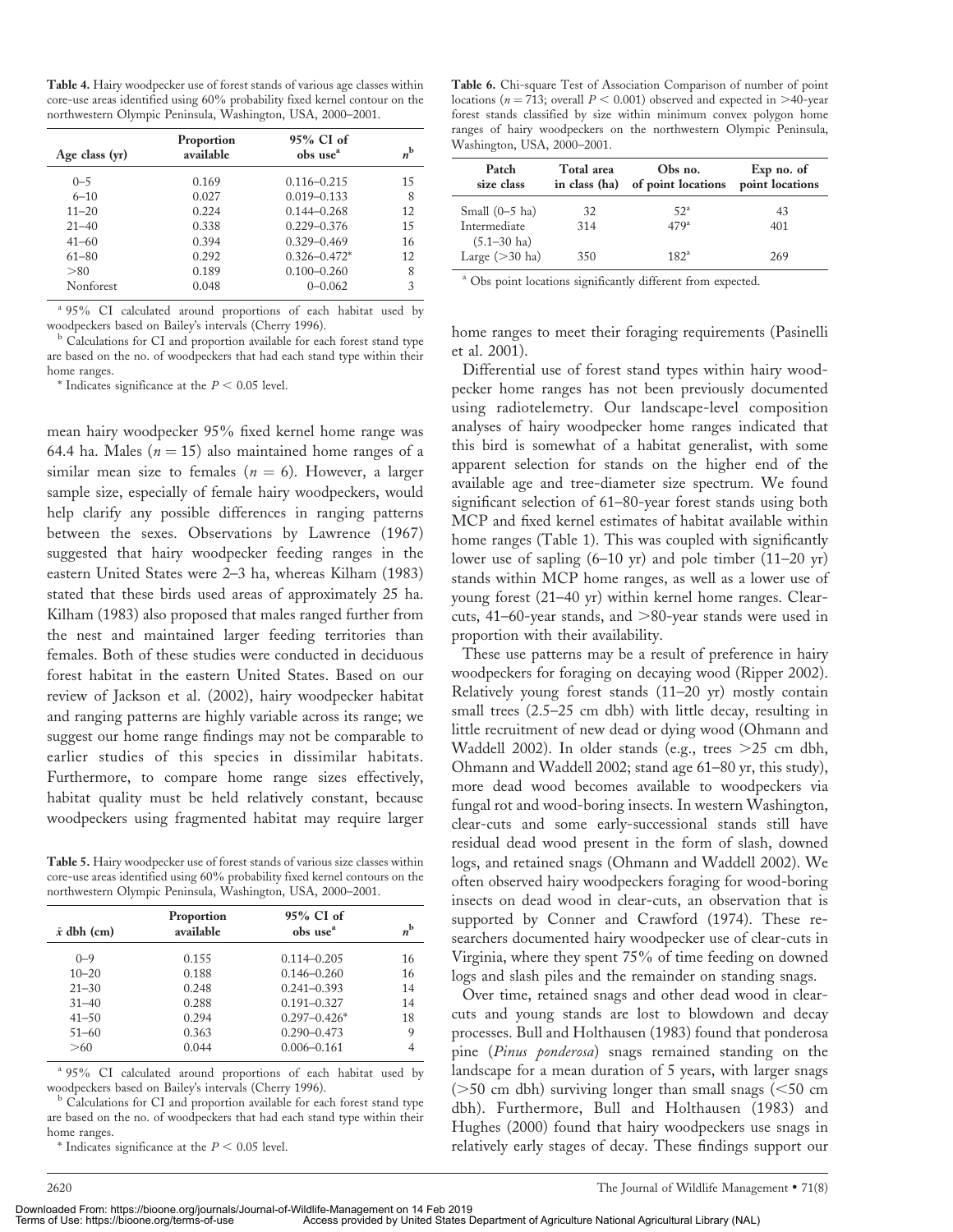suggestion that hairy woodpeckers may continue to use harvested areas during the first several years after clearcutting because of the residual standing snags and other available decaying wood.

We also found that hairy woodpeckers selected stands in the 41–50-cm diameter category (Tables 2 and 5). This was coupled with selection against 31–40-cm diameter at breast height stands. These findings were consistent with the trends we observed in hairy woodpecker selection of older forest stands, as well as an analysis of the selection of individual foraging trees, wherein hairy woodpeckers primarily used larger diameter trees (Ripper 2002). Woodpeckers used trees in the 2 largest diameter at breast height categories,  $51-60$  and  $>60$  cm, in proportion with their availability. These findings also seem to be consistent with information from east Texas, USA (Shackelford and Conner 1997), where hairy woodpeckers used mature, disturbed pine–hardwood stands where dead wood was abundant, but where younger pines were present.

Additionally, we observed some trends in hairy woodpecker selection of forest stands based on dominant tree species (Table 3). In both MCP and kernel home ranges, hairy woodpeckers used Sitka spruce–dominated stands less than expected relative to their availability. Upon reviewing our GIS forest-stand information, we found that although Sitka spruce stands were not consistently younger, they were typically of a smaller mean diameter at breast height than some other stands available within the birds' home ranges. Many (67%) Sitka spruce stands within the woodpeckers' home ranges fell into the 31–40-cm diameter at breast height category, a class that was used significantly less than expected (Table 2). Based on these results, we propose that tree size was a more important factor than the specific tree species in the hairy woodpecker's selection of foraging sites.

We also found that hairy woodpeckers used western hemlock–red alder codominant stands significantly more than expected based on their availability in both home range types (Table 3). Importantly, our GIS stand information showed that nearly all of the western hemlock–red alder stands within hairy woodpecker home ranges were  $>40$ years, a finding that is consistent with the birds' observed preference for older stands with large trees.

We detected no significant trends in hairy woodpecker use of forest stands based on tree density. This is somewhat surprising because the older stands that tend to be selected by hairy woodpeckers are usually associated with a lower tree density (e.g., 61–80-yr stands on the northwest Olympic Peninsula average approx. 600 stems/ha, whereas 6–10-yr stands average approx. 1,600 stems/ha; L. Raynes, Rayonier, personal communication). However, we found no statistical correlation in our stand data between tree density and age. Thus, hairy woodpecker selection of forest stands in our study area is driven by the age and size of the trees, but not the density of trees.

The forest-stand age of woodpecker core areas (as defined by a 60% fixed kernel probability contour) did not differ significantly from that in either MCP or fixed kernel home ranges. Core areas may be important when determining

conservation plans for a species, because the core is thought to contain resources that are essential for individuals' survival (Samuel et al. 1985). However, Bingham and Noon (1997) emphasized that although core areas are assumed to provide critical habitat, this assumption has not been tested adequately. We demonstrated that hairy woodpeckers on the Olympic Peninsula used core areas similar in age to their overall home ranges. Thus, we suggest that conservation planning based solely on core-area estimates could lead to the maintenance of an area too small to support viable nesting pairs (Pasinelli et al. 2001). Our habitat-use analyses of core areas supported findings from MCP and kernel home ranges, suggesting that using home range to examine the use and availability of stand types may be the best assessment of habitat selection for this species.

We did not detect a disproportionate use of large forest patches within our study area. Conversely, we found that there were significantly more points in small (0–5 ha) and intermediate (5.1–30 ha) stands than expected and fewer point locations in large stands  $(>= 30$  ha). These results were somewhat surprising, as several researchers have implied that hairy woodpeckers prefer large, contiguous forest stands (Mannan et. al 1980, Ohmann et al. 1994). We note that older forest stands in our study area tend to be the smaller patches (e.g., remnant patches of uncut forest). We propose that the woodpeckers may frequent smaller stands due to the higher quality of habitat; again, the age and size of trees within stands seems to be more important than forest patch size in the selection of stands by foraging hairy woodpeckers. Thus, we suggest that our findings do not indicate a preference for small forest patches per se.

Finally, our data showed that hairy woodpeckers do not forage farther from stand edges than would be expected at random. We note that edge and interior are relative terms that have been described differently by many researchers (e.g., Burke and Nol 1998). For example, a designation of interior as 200 m from the edge would render some stands interior-free in the managed forest landscape of Washington. The GIS stand information for our study area shows that  $22\%$  of  $>40$ -year forest patches do not have interior area  $>$ 200 m from an edge. Moreover, our data revealed that hairy woodpeckers had no real bias in their use of forest edge or interior in the context of the managed forests of the Olympic Peninsula. These findings are consistent with those of Shackelford and Conner (1997) in east Texas and Campbell et al. (1990) in British Columbia, Canada, both of which indicated that hairy woodpeckers tend to use mature forests close to edges caused by disturbance.

Some caution must be taken related to any assessment of habitat use based on radiotelemetry data. For example, Aebischer et al. (1993) identify 4 common problems involved in the interpretation of radiotelemetry data. We attempted to minimize these potential pitfalls in several ways: 1) by utilizing only triangulated points collected for individuals 30 minutes apart; 2) using each bird's home range as the unit by which we defined available habitat, as opposed to using arbitrarily selected study-site boundaries,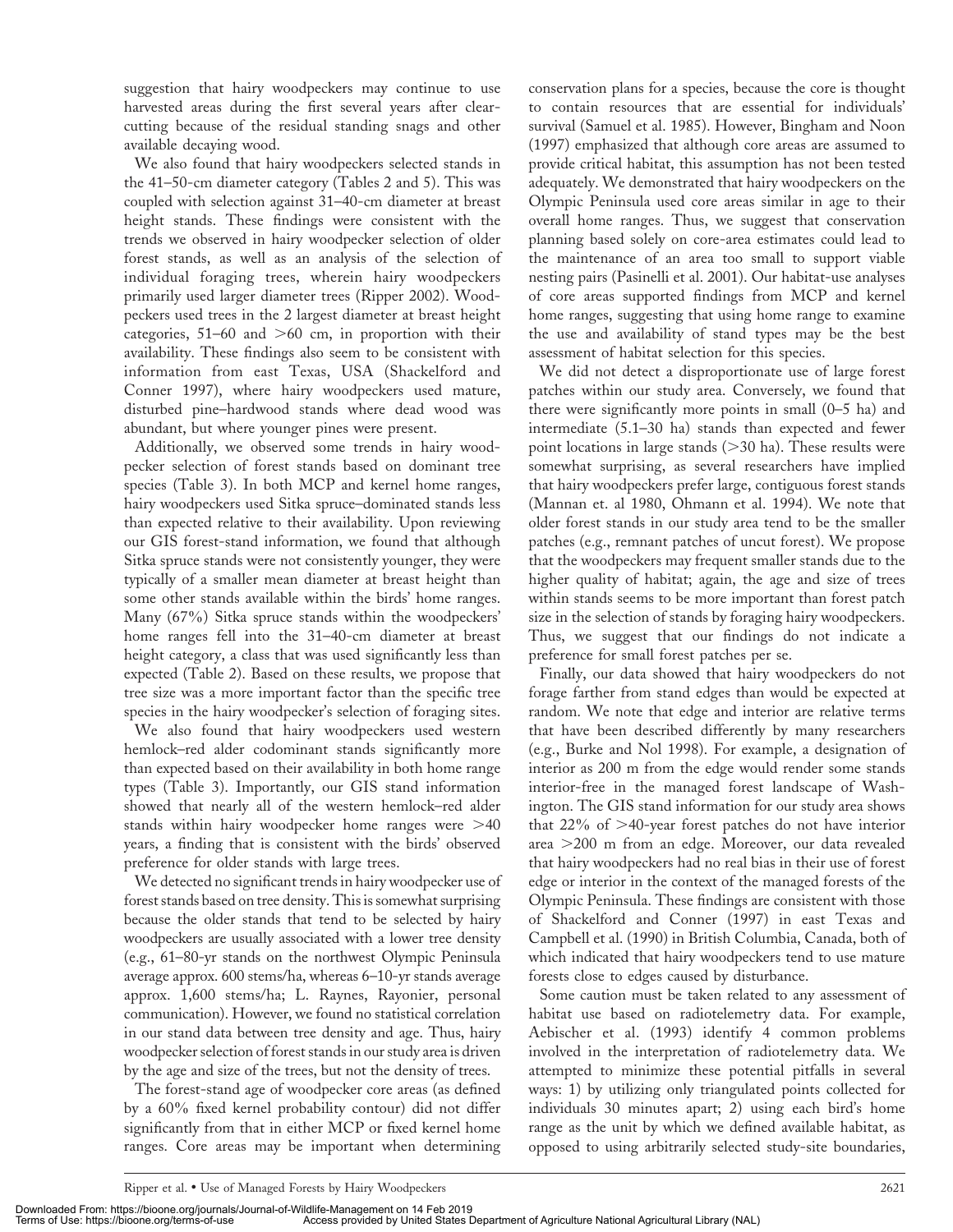3) comparing woodpecker locations to random points generated within home ranges for forest patch size and edge vs. interior analyses, and 4) utilizing each bird, or family, as independent units for landscape-use analyses. Still, we caution that the hairy woodpeckers in our study area may have shown selection for certain stand types (e.g., 61–80-yr stands) as an artifact of avoidance of other stand types (11– 20-yr stands), an effect that Aebischer et al. (1993:1321) term ''non-independence of proportions.'' We argue that whether actual habitat use was a result of selection or avoidance, these data are useful in determining landscape configurations best suited to support hairy woodpecker populations in northwestern Washington. We also emphasize that the nesting success of 88% for hairy woodpecker nests ( $n = 34$  nests; Ripper 2002) documented during this study, including the radiotagged birds, indicates that the landscape configurations within hairy woodpeckers' home ranges were adequate to support successful reproduction.

# MANAGEMENT IMPLICATIONS

As the hairy woodpecker is the most common primary cavity-excavator in many western coniferous forests (e.g., Saab et al. 2004), habitat enhancement that benefits this woodpecker will conserve many other associated species of wildlife. Forest management producing a mosaic of stands of different ages and types would be adequate to support this species, as well as be reasonable in the context of timber production. Based on our results, we recommend a heterogeneous landscape matrix with approximately 45% of the landscape in stands  $>40$  years, and 30% of all stands .60 years, interspersed with harvested areas and younger stands. Snag creation and retention management is in widespread use to provide nesting substrate for cavitynesters (e.g., Farris et al. 2002; Huss et al. 2002). We suggest that to maximize effectiveness of snag and wildlife tree retention and creation, these practices be implemented in stands  $>60$  years and within stands bearing trees with a mean diameter at breast height >40 cm, as these stand types were disproportionately selected by hairy woodpeckers.

# ACKNOWLEDGMENTS

We would like to thank T. Klotz, J. Klotz, and T. Bader for their assistance in the field. M. Leavitt and S. Katzer of Rayonier Inc., and S. Horton, R. Bigley, and C. Quade of the Washington DNR provided a great deal of logistical support during our field seasons. T. J. Benson, R. Johnson, T. Risch, M. Huss, N. Anich, and J. Brown of Arkansas State University assisted in the review of this paper. This project was possible because of funding from Rayonier Inc.; the Cooperative, Monitoring, Evaluation, and Research Group of the Washington DNR; the Arkansas Audubon Trust; and the Washington Chapter of The Wildlife Society.

# LITERATURE CITED

Aebischer, N. J., P. A. Robertson, and R. E. Kenward. 1993. Compositional analysis of habitat use from animal radio-tracking data. Ecology 74: 1313–1325.

- Aubry, K. B., and C. M. Raley. 2002. The pileated woodpecker as a keystone habitat modifier in the Pacific Northwest. Pages 257–274 in W. F. Laudenslayer, P. J. Shea, B. E. Valentine, C. P. Weatherspoon, and T. E. Lisle, editors. Proceedings of the symposium on the ecology and management of dead wood in western forests. U.S. Forest Service General Technical Report PSW-GTR-181, U.S. Department of Agriculture, Pacific Southwest Research Station, Albany, California, USA.
- Bailey, B. J. R. 1980. Large sample simultaneous confidence intervals for the multinomial probabilities based on transformation of the cell frequencies. Technometrics 22:583–589.
- Barg, J. J., J. Jones, and R. J. Robertson. 2005. Describing breeding territories of migratory passerines: suggestions for sampling, choice of estimator, and delineation of core areas. Journal of Animal Ecology 74: 139–149.
- Bednarz, J. C., D. Ripper, and P. M. Radley. 2004. Emerging concepts and research directions in the cavity-nesting birds: keystone ecological processes. Condor 106:1–4.
- Bingham, B. B., and B. R. Noon. 1997. Mitigation of habitat "take": application to habitat conservation planning. Conservation Biology 11: 127–139.
- Brandeis, T. J., M. Newton, G. M. Filip, and E. C. Cole. 2002. Cavitynester habitat development in artificially made Douglas-fir snags. Journal of Wildlife Management 66:625–633.
- Brown, E. R., technical editor. 1985. Management of wildlife and fish habitats in forests of western Oregon and Washington. Part 2. Appendices. Publication number R6-F&WL-192-1985. Pacific Northwest Region, U.S. Forest Service, Portland, Oregon, USA.
- Bull, E. L., and R. S. Holthausen. 1983. Longevity of snags and their use by woodpeckers. Pages 64–67 in J. W. Davis, G. A. Goodwin, and R. A. Ockenfels, editors. Snag habitat management. USDA Forest Service General Technical Report RM-99. Rocky Mountain Forest and Range Experiment Station, Fort Collins, Colorado, USA.
- Bull, E. L., and R. S. Holthausen. 1993. Habitat use and management of pileated woodpeckers in northeastern Oregon. Journal of Wildlife Management 57:335–345.
- Burke, D. M., and E. Nol. 1998. Influence of food abundance, nest-site habitat, and forest fragmentation of breeding ovenbirds. Auk 115:96– 104.
- Campbell, R. W., N. K. Dawe, I. McTaggart-Cown, J. M. Cooper, G. W. Kaiser, and M. C. E. McNall. 1990. The birds of British Columbia. Volume 2: diurnal birds of prey through woodpeckers. British Columbia Museum, Victoria, Canada.
- Chappell, C. B., R. C. Crawford, C. Barrett, J. Kagan, D. H. Johnson, M. O'Mealy, G. A. Green, H. L. Ferguson, W. D. Edge, E. L. Greda, and T. A. O'Neil. 2001. Wildlife habitats: descriptions, status, trends, and system dynamics. Pages 22–114 in D. H. Johnson and T. A. O'Neil, editors. Wildlife-habitat relationships in Oregon and Washington. Oregon State University Press, Corvallis, USA.
- Cherry, S. 1996. A comparison of confidence interval methods for habitat use-availability studies. Journal of Wildlife Management 60:653–658.
- Conner, R. N. 1980. Foraging habits of woodpeckers in southwestern Virginia. Journal of Field Ornithology 51:119–127.
- Conner, R. N., and H. S. Crawford. 1974. Woodpecker foraging in Appalachian clearcuts. Journal of Forestry 72:564–566.
- Don, B. A., and K. Rennolls. 1983. A home range model incorporating biological attraction points. Journal of Animal Ecology 52:69–81.
- Farris, K. L., E. O. Garton, P. J. Heglund, S. Zack, and P. J. Shea. 2002. Woodpecker foraging and the successional decay of ponderosa pine. Pages 237–246 in W. F. Laudenslayer, P. J. Shea, B. E. Valentine, C. P. Weatherspoon, and T. E. Lisle, editors. Proceedings of the symposium on the ecology and management of dead wood in western forests. U.S. Forest Service General Technical Report SW-GTR-181. U.S. Department of Agriculture, Pacific Southwest Research Station, Albany, California, USA.
- Franklin, J. F., and C. T. Dyrness. 1988. Natural vegetation of Oregon and Washington. Oregon State University Press, Corvallis, USA.
- Hansteen, T. L., H. P. Andreassen, and R. A. Ims. 1997. Effects of spatiotemporal scale on autocorrelation and home range estimators. Journal of Wildlife Management 61:280–290.
- Holthausen, R. S., M. G. Raphael, K. S. McKelvey, E. D. Forsman, E. E. Starkey, and D. E. Seaman. 1995. The contribution of federal and non-